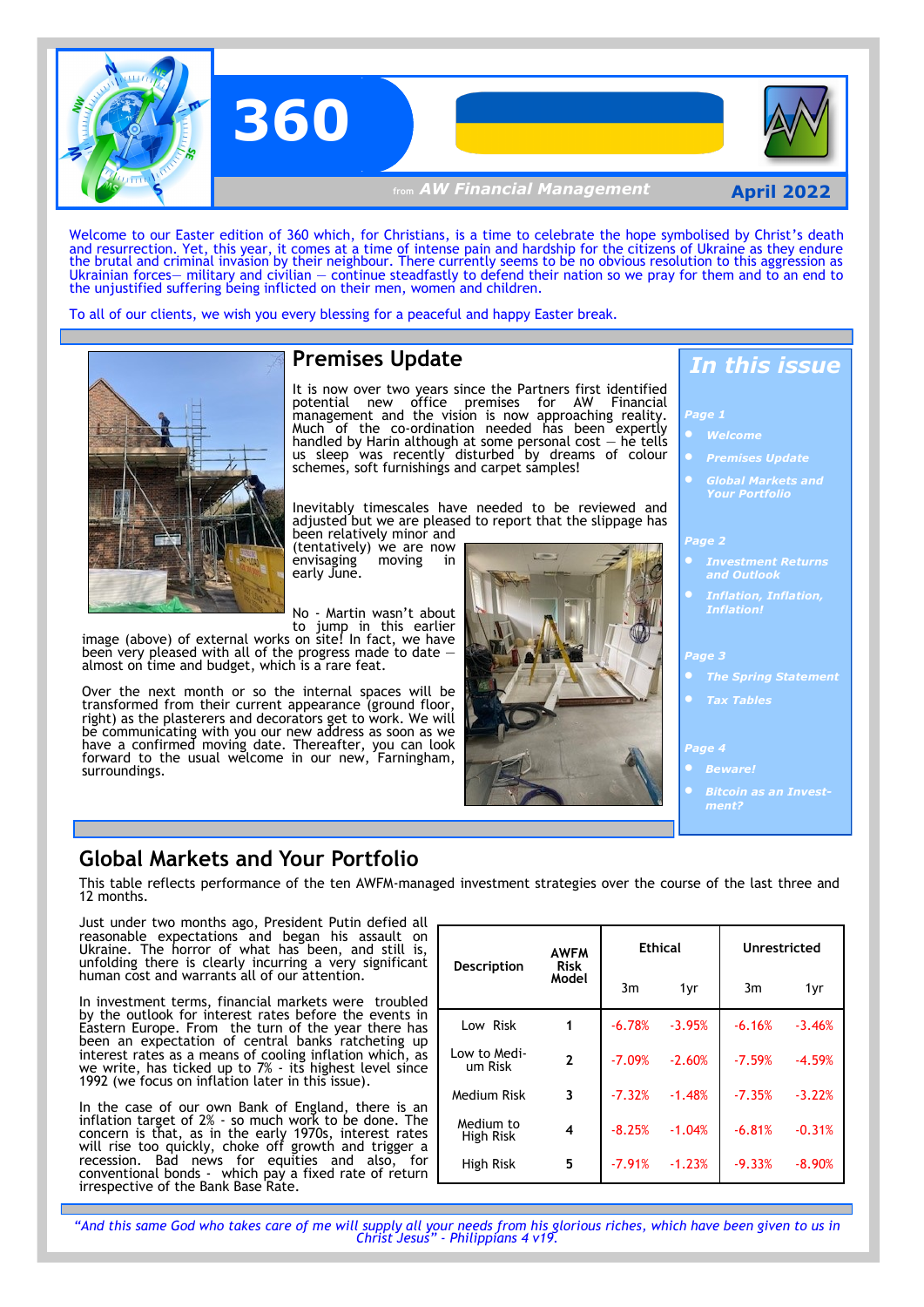### **Investment Returns & Outlook**



| P<br>o<br>S | A POSITIVE<br>outlook | UK equity, Europe equity, UK<br>Smaller Cos equity, and Japan<br>equity.                                                                      | As a<br>prec<br>bank<br>inve<br>last |  |
|-------------|-----------------------|-----------------------------------------------------------------------------------------------------------------------------------------------|--------------------------------------|--|
| N<br>E<br>Ù | A NEUTRAL<br>outlook  | US equity, US Smaller Cos equity,<br>Pacific Basin (ex Japan) equity,<br>Emerging Markets equity, Property,<br>UK Corporate and Global Bonds. | owir<br>Broa<br>abov<br>The          |  |
| N<br>Ė<br>Ġ | A NEGATIVE<br>outlook | UK Government bonds ('gilts') and<br><b>UK Corporate Bonds</b>                                                                                | elen<br>and<br>Chin<br>melt          |  |

As alluded to earlier, since the beginning of 2022 markets had been preoccupied about the path of interest rates and the risk of central banks slamming on the breaks too quickly. Looking at individual investment sectors, we see that property has had a good run over the last year although we continue to favour other asset classes in particular owing to the liquidity issues which prompted us to exit over a year ago.

Broadly speaking, over a year, developed market, large cap equities are above water despite the tailing off of returns in the last few months. bond sector is particularly sensitive to interest rate concerns as are elements of the Global Emerging Markets, Small Cap Developed Markets and Growth stocks which carry relatively high levels of borrowing. China, as we see here, is beset by the fallout of a property sector meltdown, perceived regulatory interference and renewed lockdowns by Chinese authorities all of which has weighed heavily on returns.

Consensus for elements of the equities sector turned from positive to neutral whilst bonds continue to be regarded negatively.

## **Inflation, Inflation, Inflation.**

On Tuesday we learned from the Office of National Statistics ('ONS') that, as largely expected, inflation as measured by the Consumer Prices Index ('CPI') rose to 7% in March 2022. CPI tracks a 'basket' of around 700 items and not surprisingly, a key component was the rising cost of motor fuel which reached its highest price on record. Second hand cars, clothing and footwear also played a large part in the surge.

Since the financial crisis in 2008/09 savers and borrowers have got used to unprecedentedly low interest rates. As we mention in relation to investment returns this year, the Bank of England has the task of trying to keep inflation at or around 2% and in trying to do this job it has increased its base rate three times since December—to, now, 0.75%.

However, whilst that's better news for savers, you will still fail to find a savings account which gets you anywhere near to an inflation-proofed return. In fact, a scan of currently available savings accounts determines that the best (four to five year *fixed*) rates are around 2%-2.5% p.a. Therefore, after adding the interest earned at those rates, your savings would purchase a 4.5% to 5% smaller 'basket' than it could a year earlier. Inflation, even at the Bank of England's target level of 2%, is damaging to any instantly accessible savings account which is likely to be paying no more than 0.5% p.a. (before tax).

Cash is all important as an emergency reserve  $-$  but consistently holding *too much* is potentially hazardous to your wealth particularly when inflation is high!

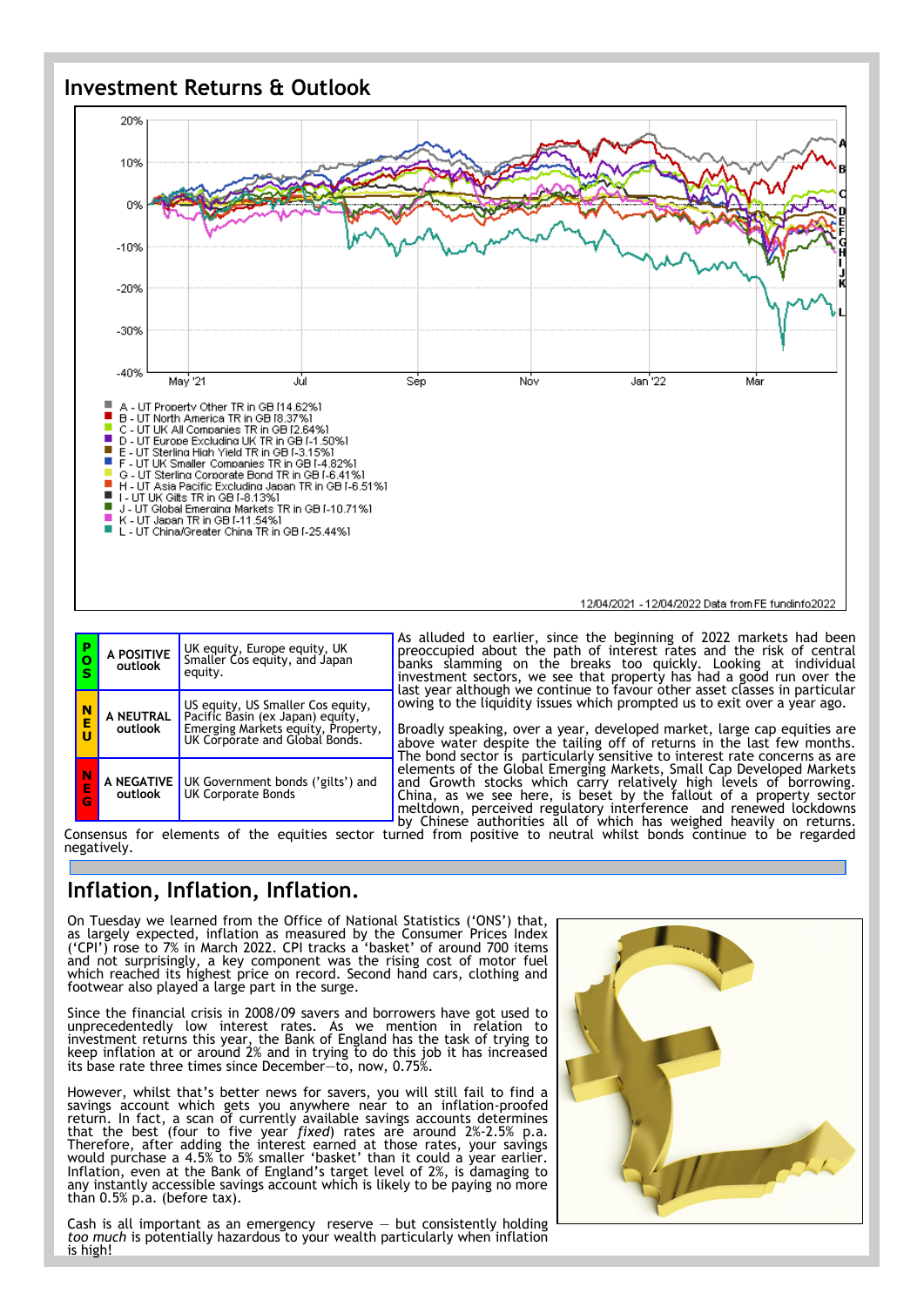# **The Spring Statement**

Whilst Easter signals hope, it also heralds the Chancellor's Spring Statement—not usually the vehicle for any major reforms, few were hopeful of any major 'giveaways' despite the backdrop of the price rises we have alluded to. However, for the lowest paid, there was some relief as the threshold at which National Insurance Contributions become payable increased.

In summary the key points:

- National Insurance contributions (NICs) threshold increases to £12,570 (matching the income tax personal allowance) from 1st July
- Previously announced 1.25% health and social care levy goes ahead from 6th April (as does the rise in tax on dividends reflected in the table below)

*Generally speaking, those earning up to around £34,000 will pay no more in tax after the above changes for the rest of those employed there will be a reduction in their net earnings.*

- Fuel duty cut by 5p per litre immediately until March 2023
- VAT cut for energy saving measures—0% VAT for homeowners on solar panels, heat pumps or insulation for the next five years

It remains to be seen whether, following 'Partygate', he will be around to see them take shape but, nevertheless, Mr Sunak also announced his tax-related plans for the future:

- In 2024, basic-rate income tax is due to be cut to 19%, down from the current rate of 20%.
- (To address the lack of capital investment in UK businesses) the government is looking for ways to reform taxes around business investment. Plans will be confirmed at the Budget later this year.
- The Autumn Budget could herald some big tax changes as the government's Tax Plan document says it's seeking to simplify the tax system – which could mean an overhaul of the 1,000 existing tax reliefs and allowances.

## **Tax Tables**

| <b>Income Tax</b>                                                   |        |         |  |  |
|---------------------------------------------------------------------|--------|---------|--|--|
| Main personal allowances and reliefs                                | 22/23  | 21/22   |  |  |
| Personal allowance*                                                 |        | £12,570 |  |  |
| Marriage/civil partner's transferable allowance                     |        | £1,260  |  |  |
| Married couple's/civil partner's allowance at $10\%$ <sup>1</sup> : |        |         |  |  |
| (if at least one born before $6/4/35$ ) - maximum                   | £9,415 | £9,125  |  |  |
| - minimum                                                           | £3,640 | £3,530  |  |  |
| Blind person's allowance                                            |        | £2,520  |  |  |
| Rent-a-room relief                                                  |        | £7,500  |  |  |
| Property allowance and trading allowance (each)                     |        | £1,000  |  |  |
|                                                                     |        |         |  |  |



\*Personal allowance reduced by £1 for every £2 of adjusted net income over £100,000. <sup>1</sup>Married couple's/<br>civil partner's allowance reduced by £1 for every £2 of adjusted net income over £31,400 (£30,400 for<br>21/22), until





| UK taxpayers (excluding Scottish taxpayers') non-dividend, non-savings income |        |          |  |  |
|-------------------------------------------------------------------------------|--------|----------|--|--|
| 20% basic rate on first slice of taxable income up to                         |        | £37,700  |  |  |
| 40% higher rate on next slice of taxable income over                          |        | £37,700  |  |  |
| 45% additional rate on taxable income over                                    |        | £150,000 |  |  |
| Dividend and savings income                                                   |        |          |  |  |
| Starting rate at 0% on band of savings income up to**                         |        | £5,000   |  |  |
| Personal savings allowance at 0%: Basic rate                                  |        | £1,000   |  |  |
| Higher rate                                                                   |        | £500     |  |  |
| Additional rate                                                               |        | £0       |  |  |
| Dividend allowance at 0%: All Individuals                                     | £2,000 | £2,000   |  |  |
| Tax rates on dividend income:                                                 |        |          |  |  |
| <b>Basic rate</b>                                                             | 8.75%  | 7.5%     |  |  |
| Higher rate                                                                   |        | 32.5%    |  |  |
| Additional rate                                                               |        | 38.1%    |  |  |
| Trusts: Standard rate band generally                                          |        | £1,000   |  |  |
| Rate applicable to trusts: Dividends                                          | 39.35% | 38.1%    |  |  |
| Other income                                                                  |        | 45%      |  |  |
| **Not available if taxable non-savings income exceeds the starting rate band  |        |          |  |  |